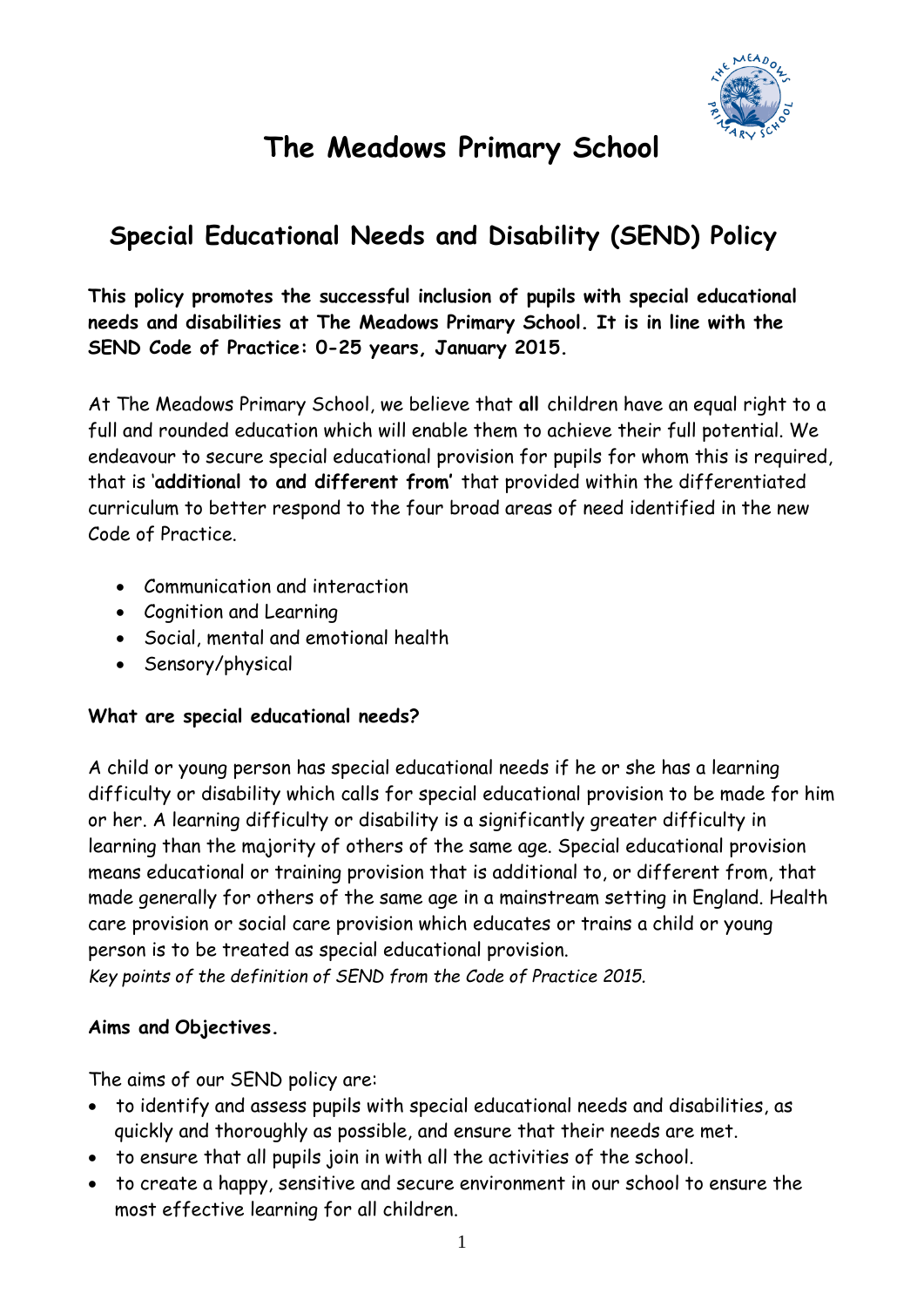- to ensure that all learners make the best possible progress.
- to monitor closely those with SEND by review and assessment, to enable us to recognise, celebrate and record achievements.
- to provide for children's individual needs by supporting them in various ways: whole class, small groups, individual, and occasionally by withdrawal if required.
- to ensure full inclusion of pupils with medical conditions in all activities by ensuring consultation with health and social care professionals.
- to ensure that learners express their views and are fully involved in decisions which affect their education.
- to ensure that there is effective communication between parents and school and that they are fully involved in discussions and decisions.
- to work in cooperation and productive partnerships with the Local Education Authority and other outside agencies, to ensure there is a multi-professional approach to meeting the needs of all vulnerable learners.
- to ensure a high level of staff expertise to meet pupil need, through well targeted continuing professional development.

The success of the school's SEND policy will be judged against the aims set out above.

## **The Role of the SENDCo**

**The Headteacher/SENDCo, Mrs J Simmons, i**s the overall responsible person for special educational provision. She is also the Designated Teacher with specific Safeguarding responsibility.

**The Special Needs and Disabilities Co-ordinator Assistant, Mrs N Richardson,**  supports Mrs Simmons in coordinating the day to day provision of education for pupils with special educational needs and disabilities.

The SENDCo's responsibility for coordinating SEND provision is:

- To oversee the day to day implementation of the SEND policy.
- To co-ordinate the provision for children with SEND.
- To liaise with and advise fellow teachers.
- To oversee the records of all children with SEND.
- To liaise with parents of children with SEN at least 3 times a year.
- To liaise with local secondary schools so that support is provided for Y6 pupils as they prepare to transfer.
- To liaise with local pre-schools so that support is provided for pupils as they prepare to transfer to our Reception class.
- To assess individuals or groups where necessary.
- To act as a line manager to teaching assistants (TAs).
- To maintain and update the SEND register.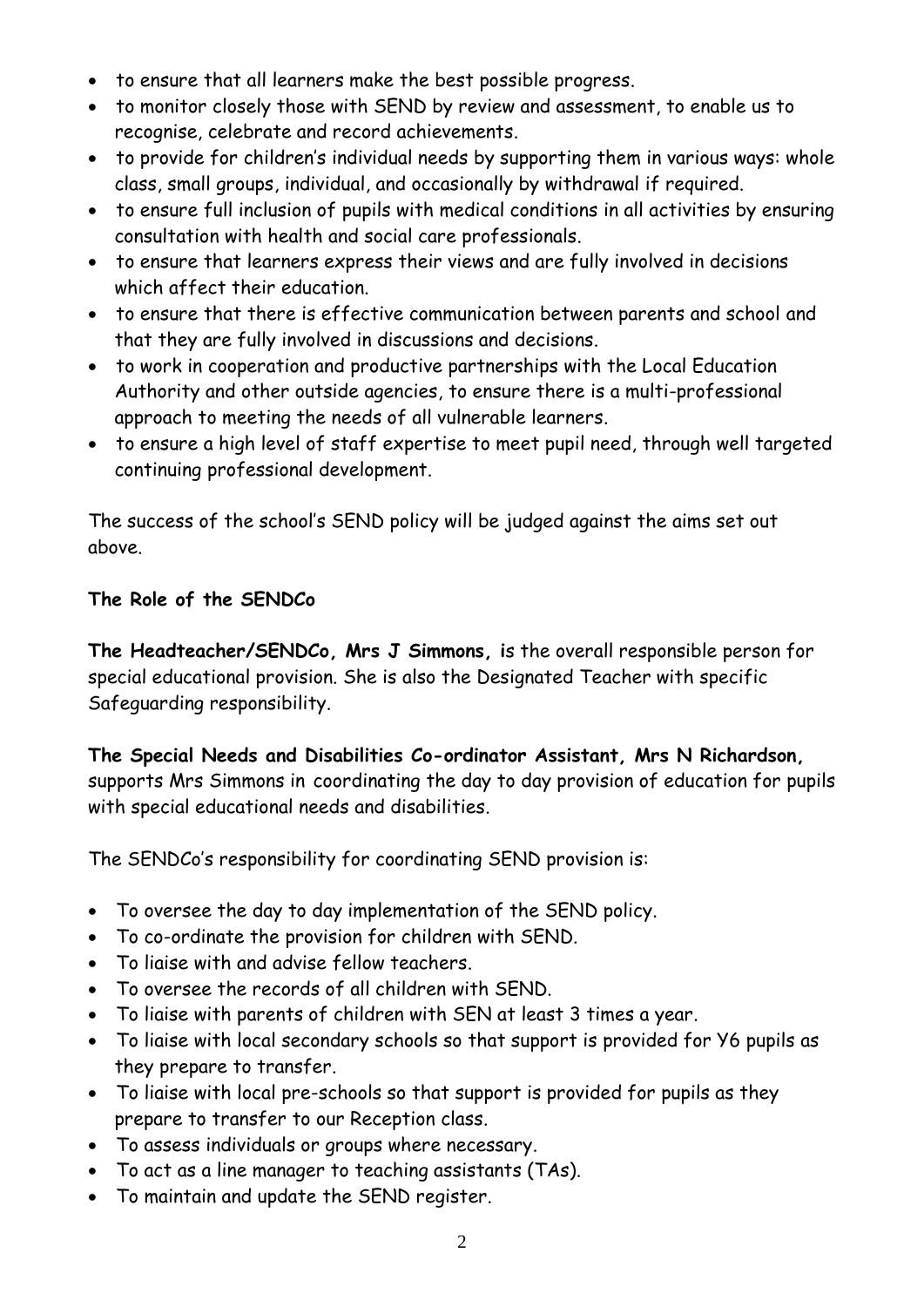- To maintain and update the medical files.
- To write and review the SEND policy.
- To organise and attend review meetings.
- To liaise with outside agencies including the LAs support and educational psychology services, health and social services and voluntary bodies.
- To identify issues for CPD and resourcing.
- To regularly meet with the head teacher and SEND Governor.

## **Identification, Assessment and Provision**

Provision for children with special educational needs is a matter for the whole school. The governing body, head teacher, SENDCo, SENDCo Assistant and all other members of staff, particularly class teachers and teaching assistants, have important day-to day responsibilities. **All teachers are teachers of children with special educational needs.**

High quality teaching, differentiated for individual pupils, is the first step in responding to pupils who have or may have SEND. Additional intervention and support cannot compensate for a lack of good quality teaching.

Some children come to school with their special educational needs already identified. The school is also open and responsive to expressions of concern by parents and takes account of any information that they provide about their child.

For some children, SEND can be identified at an early age. However, for other children difficulties become evident only as they develop.

Staff identify pupils' needs from their ongoing observation, assessment and record keeping. If a child is not making the expected progress or is having difficulty accessing any part of the curriculum, the class teacher will consult the SENDCo in order to decide whether additional or different provision is necessary. There is no need for pupils to be registered or identified as having special educational needs unless the school is taking additional or different action.

Staff are alert to factors that may have an impact on the progress and attainment of some pupils but they are not always considered as having special educational needs.

- Attendance and punctuality.
- Health and welfare.
- Bereavement.
- Divorce or separation.
- EAL English as an additional language.
- Being a looked after child.
- Being in receipt of Pupil Premium Grant.
- Disability.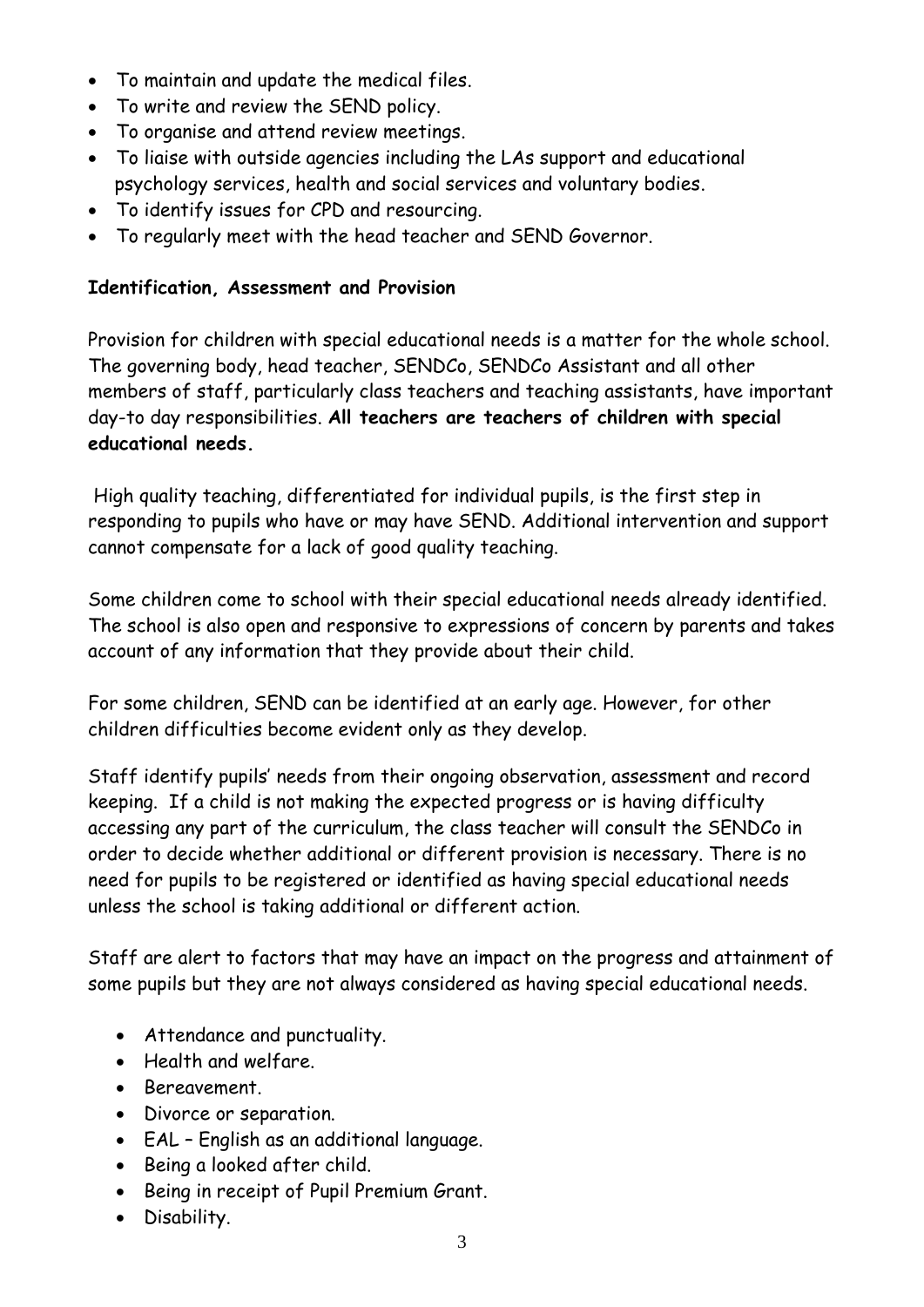Appropriate provision for a child's short-term needs is put into place in order to prevent problems escalating. Where there are long-lasting difficulties it is then considered whether the child might have SEND.

#### **Supporting Pupils with Medical Needs**

The school recognises that pupils at school with medical conditions should be properly supported so they have full access to education, including trips and physical education. Some of these pupils may also have special education needs and will have an Individual Education Plan. However, some may not have SEN and will be supported through a healthcare plan or character profile which will be shared with key staff. Staff are trained by medical professionals in order to support the needs of children and to administer ongoing individually prescribed medication. These children are supported by healthcare plans.

## **Monitoring Children's Progress**

The school's system for observing and assessing the progress of individual children will provide information about areas where a child is not progressing satisfactorily. Under these circumstances, teachers may need to consult the SENDCo to consider what else might be done. This review might lead to the conclusion that the pupil requires support over and above that which is normally available within the particular class or subject.

In order to help pupils with special educational needs, The Meadows Primary School will adopt a graduated response in line with the new Code of Practice 2015 – **the Assess-Plan-Do-Review** cycle. This may see us using specialist expertise if, as a school, we feel that our interventions are still not having an impact on the child. The school will record the steps taken to meet the needs of individuals through the use of an Individual Education Plan (IEP), review IEP sheets and provision maps. The SENDCo and SLT (Senior Leadership Team) will have responsibility for ensuring that records are kept and available when needed. If a child is referred for a statutory assessment/Education Health Care Plan, we will provide the LA with a record of our support for the child to date.

When a concern is initially noticed it is the responsibility of the class teacher to take steps to address the issue. Specific intervention will be put into place and monitored for up to 6 weeks. If no progress is noted after this time the child may be added to the school SEND register with parental permission and receive additional support through SEND support.

The class teacher after discussion with the SENDCo will then provide additional interventions that are additional to those provided as part of the school's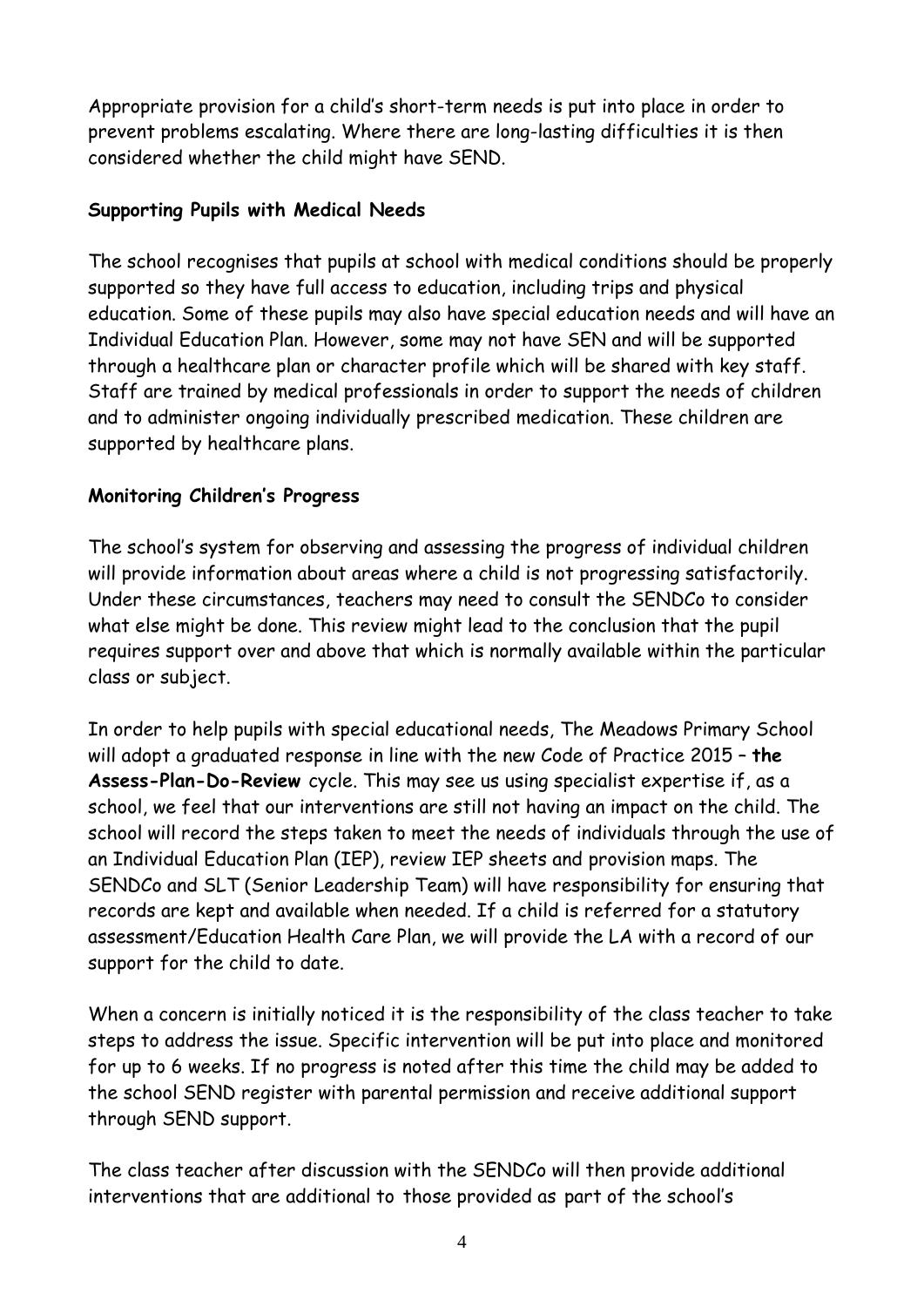differentiated curriculum and the child will be given individual targets which will be applied within the classroom.

## **Individual Education Plans**

Each child's IEP will have short-term targets. These targets may be based on specialist teachers' reports and observations carried out during assessments or following discussion in SEND reviews. These targets will be monitored by the class teacher and teaching assistants within the class. They will be reviewed formally with the SENDCo, parent and pupil each term either within formal SEND review meetings or during the Parents Consultation Evenings in October and March.

## **Reasons a pupil is added to the SEND register may include the fact that he/she**:

- Has communication and/or interaction difficulties and continues to make little or no progress.
- Makes little or no progress, even when teaching approaches are targeted particularly in a child's identified area of weakness.
- Shows signs of difficulty in developing literacy or maths skills which result in poor attainment in some curriculum areas.
- Presents persistent social, mental or emotional difficulties which are not improved by the behaviour management techniques usually employed in the school.
- Has sensory or physical problems and continues to make little or no progress despite the provision of specialist equipment.

#### **Partnership with parents**

Partnership plays a key role in enabling children with SEND to achieve their potential. Parents hold key information and have knowledge and experience to contribute to the shared view of a child's needs. All parents of children with special educational needs and disabilities will be treated as partners and given support to play an active and valued role in their child's education.

At all stages of the special needs process, the school keeps parents fully informed and involved. We take account of the wishes, feelings and knowledge of parents at all stages.

We encourage parents to make an active contribution to their child's education and have meetings each term to share the progress of special needs children with their parents. We inform parents of any outside intervention, and share the process of decision making by providing clear information relating to the education of their child.

In addition to termly meetings, are also welcome to telephone or e mail for additional discussion or to make an appointment.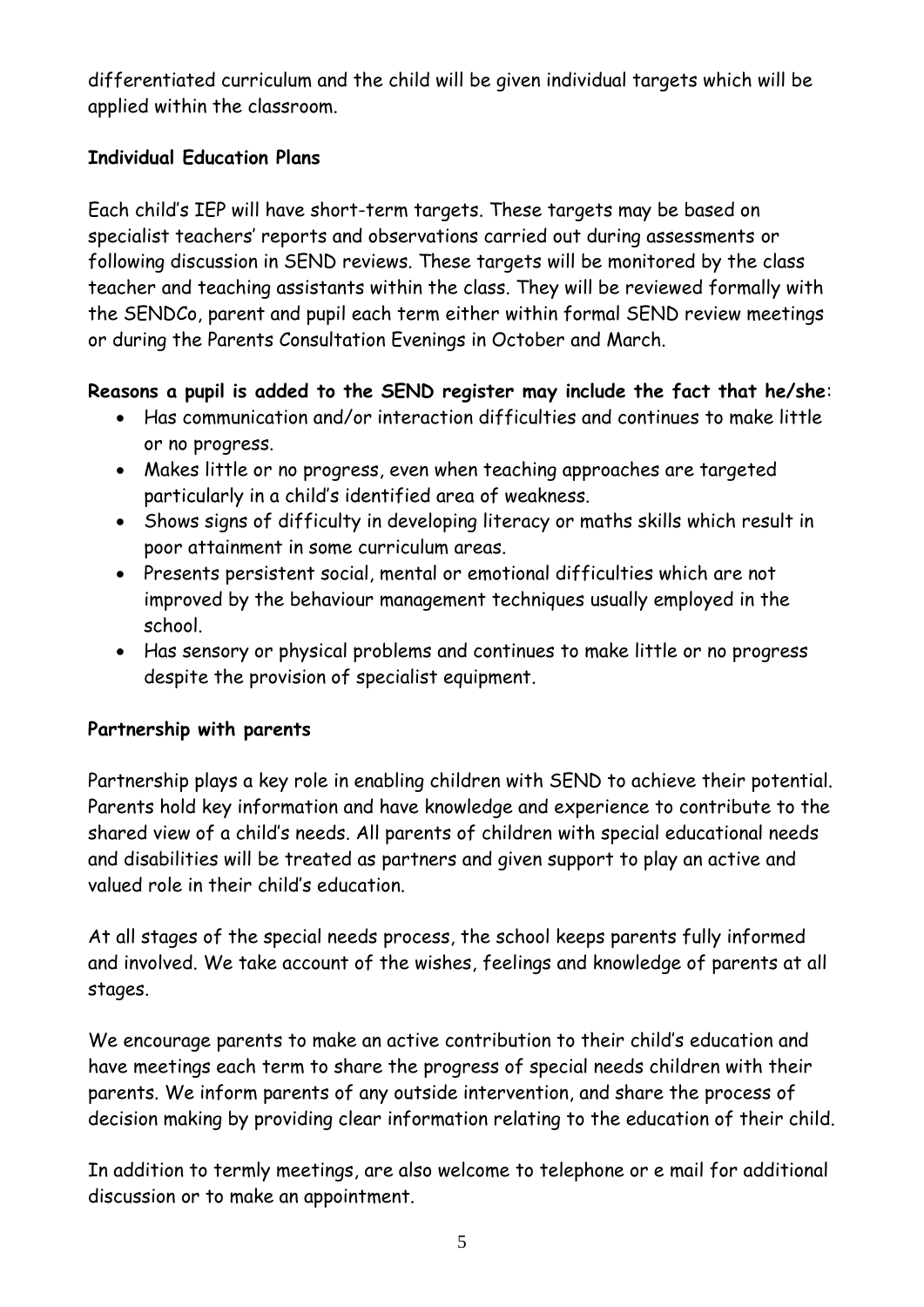Information for parents about SEND provision is available on the school website in the SEND Information Report.

## **Pupils' views**

Children and young people with special educational needs often have a unique knowledge of their own needs and their views about what sort of help they would like. They will be encouraged to contribute to the assessment of their needs, the review and transition process.

## **The Nature of Intervention**

The SENDCo and class teacher will decide on the action needed to help the child's progress in the light of earlier assessments. This may include:

- Small group work either within or outside the classroom supported by a teaching assistant or a teacher.
- Individual support either within or outside the classroom supported by a teaching assistant delivering interventions such as Toe by Toe, Word Shark, Clicker and Precision teaching.
- Small group work with the Nurture Staff delivering social skills intervention, using a range of recommended social, emotional and communication programmes.
- 1:1 sessions with the Family Support Worker or Play Therapist supporting a child's emotional needs – bereavement counselling, anger management, raising self-esteem.
- 1:1 sessions with the Specialist Teaching Team to carry out a full learning profile to include assessments such as Dyslexia screening.
- 1:1 sessions with a TA or SENDCo to carry out individualised programmes such as Speech and Language, Physiotherapy, Occupational Therapy.
- Different learning materials or specialist equipment.
- Staff development and training to introduce more effective strategies.

After initial discussions with the SENDCo, the child's teacher will be responsible for working with the child on a daily basis and ensuring delivery of any individualised programme in the classroom. Parents will continue to be consulted and kept informed of the action taken to help their child, and the outcome of any action. Parents will be invited to meet with the class teacher and SENDCo on a termly basis, or more frequent if deemed necessary.

The SENDCo will support further assessment of the child where necessary, assisting in planning for their future needs in discussion with colleagues and parents.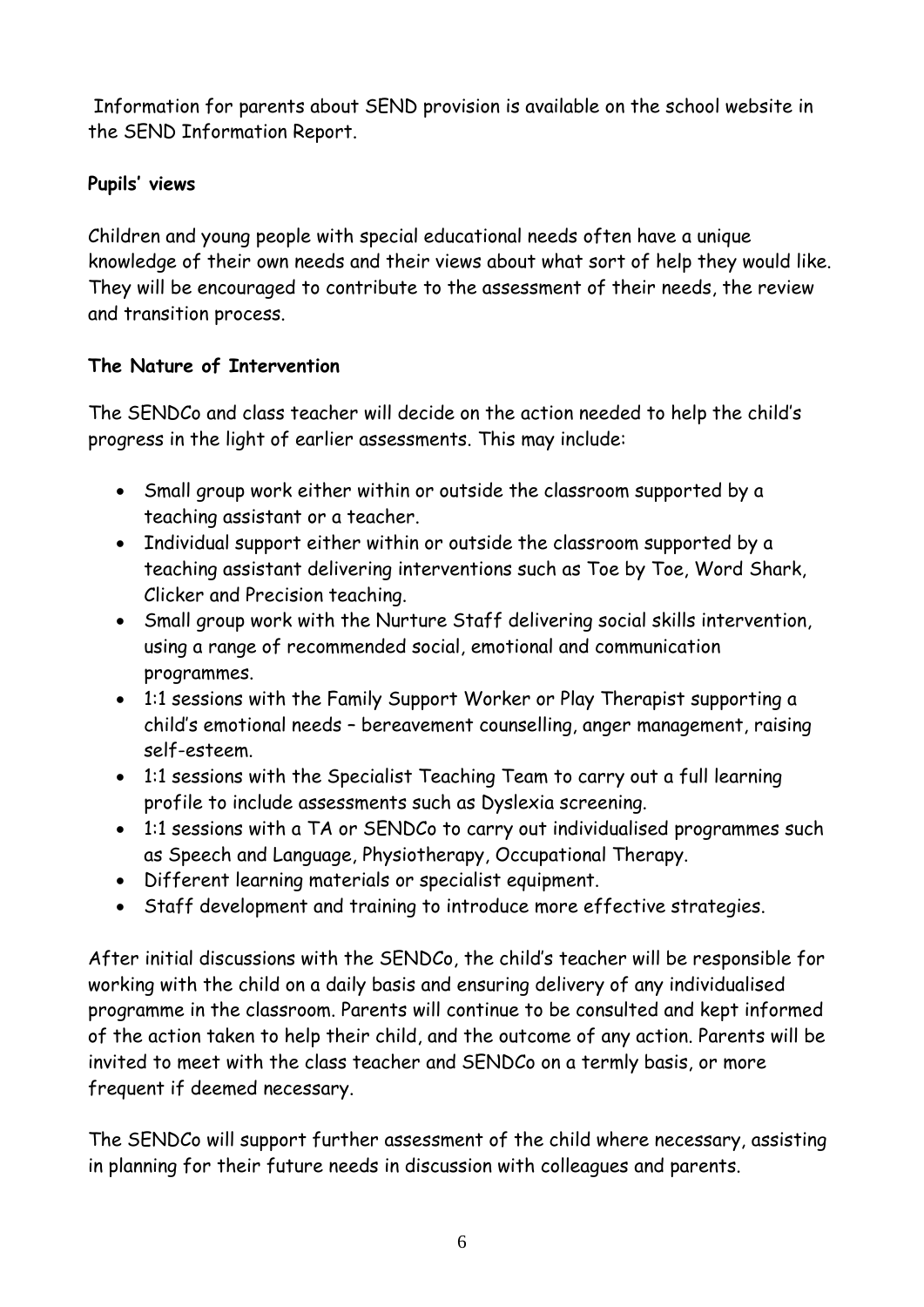### **Support from Outside Agencies**

The school uses expertise provided by external specialists. These include the Specialist Teacher Team (STT), Educational Psychologist (EP), Speech and Language Therapist (SALT), support from Behaviour Outreach Support Service (BOSS), the Working Together Team and Occupational Therapy and Physiotherapy support. Other services are available to support children with sensory impairments and physical needs.

Outside agencies may become involved if the child:

- Has ongoing communication or interaction difficulties that impede the development of social relationships and cause substantial barriers to learning.
- Continues to make little or no progress in specific areas over a long period of time.
- Continues working at levels substantially below that expected of children of a similar age.
- Has emotional difficulties which regularly and substantially interfere with the child's own learning or that of the class group.
- Has sensory or physical needs and requires additional specialist equipment or regular advice or visits by a specialist service.

External specialists may act in an advisory capacity, provide additional specialist assessment or be involved in teaching the child directly. They will speak with staff, observe the child and establish which strategies have already been used and which targets have previously been set.

Parents will be informed if an outside agency is involved and parental consent will be sought. Most outside agencies will meet with parents either prior to or following a visit.

If parents are having difficulty supporting their child at home, we can complete an 'Early Help Assessment' form together (EHA.) This outlines what works well and highlights areas of concern. Sometimes an EHA highlights that a family may benefit from a 'Team Around the Child' (TAC) which involves meetings with outside agencies with the child's interests at the centre.

## **School Request for Statutory Assessment or Education Health Care Plans**

A request will be made by the school to the LA if a child has demonstrated significant cause for concern. The LA will be given information about the child's progress over time, and will also receive documentation in relation to the child's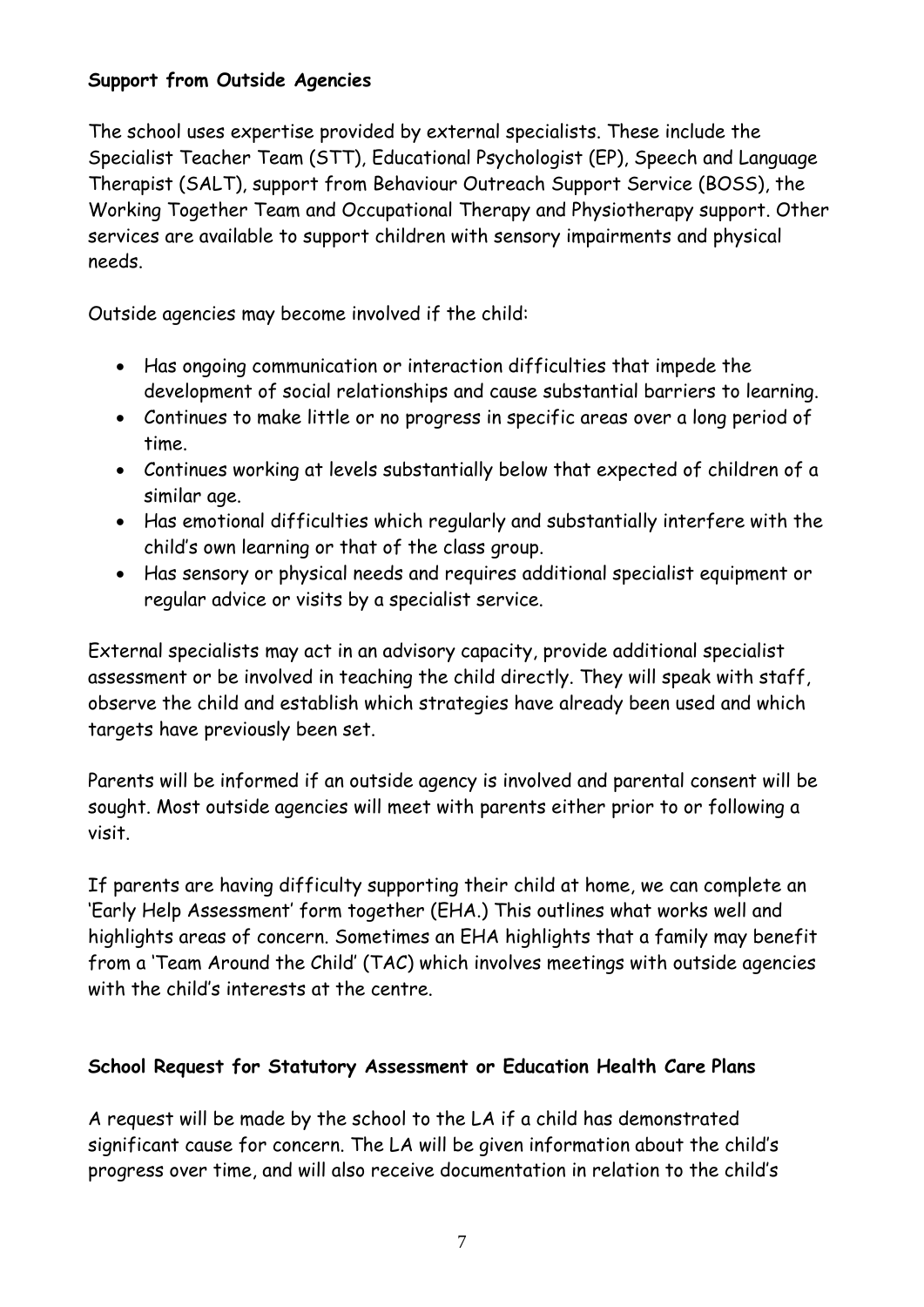special educational needs and any action taken to deal with those needs, including any resources or special arrangements put in place.

This evidence will include:

- Individual Education Plans including the targets for the pupil.
- Records of regular reviews and their outcomes.
- Records of the child's medical history where appropriate.
- Attainment levels.
- Education and other assessments e.g. from an advisory specialist support teacher or educational psychologist.
- Views of the parent,
- Views of the child.

The parents of any child who is referred for statutory assessment will be kept fully informed of the progress of the referral. Parents may also make their own referral to the LA for a statutory assessment.

Children with an Education Healthcare plan will be reviewed each term in addition to the statutory annual review.

#### **Admission Arrangements and Special Facilities**

The school welcomes all children. The Governing Body do not discriminate against pupils with special educational needs or disabilities and its admissions policy has due regard for the guidance in the Code of Practice.

The school building is accessible to all and has accessible toilets and changing facilities but pupils with physical needs may need extra facilities. Parents or carers seeking the admission of a pupil with mobility difficulties are advised to approach the school in advance so that consultations can take place.

## **Staff Development**

Staff take advantage of the many opportunities for further training provided within the school and from the LA. During 2018-2020 staff have attended training related to:

- A range of courses led by the WTT and PAACT to support children with social communication differences.
- Social and emotional regulation led by WTT
- ELSA training
- Precision Teaching with STT
- Year 6Transition
- TAC forums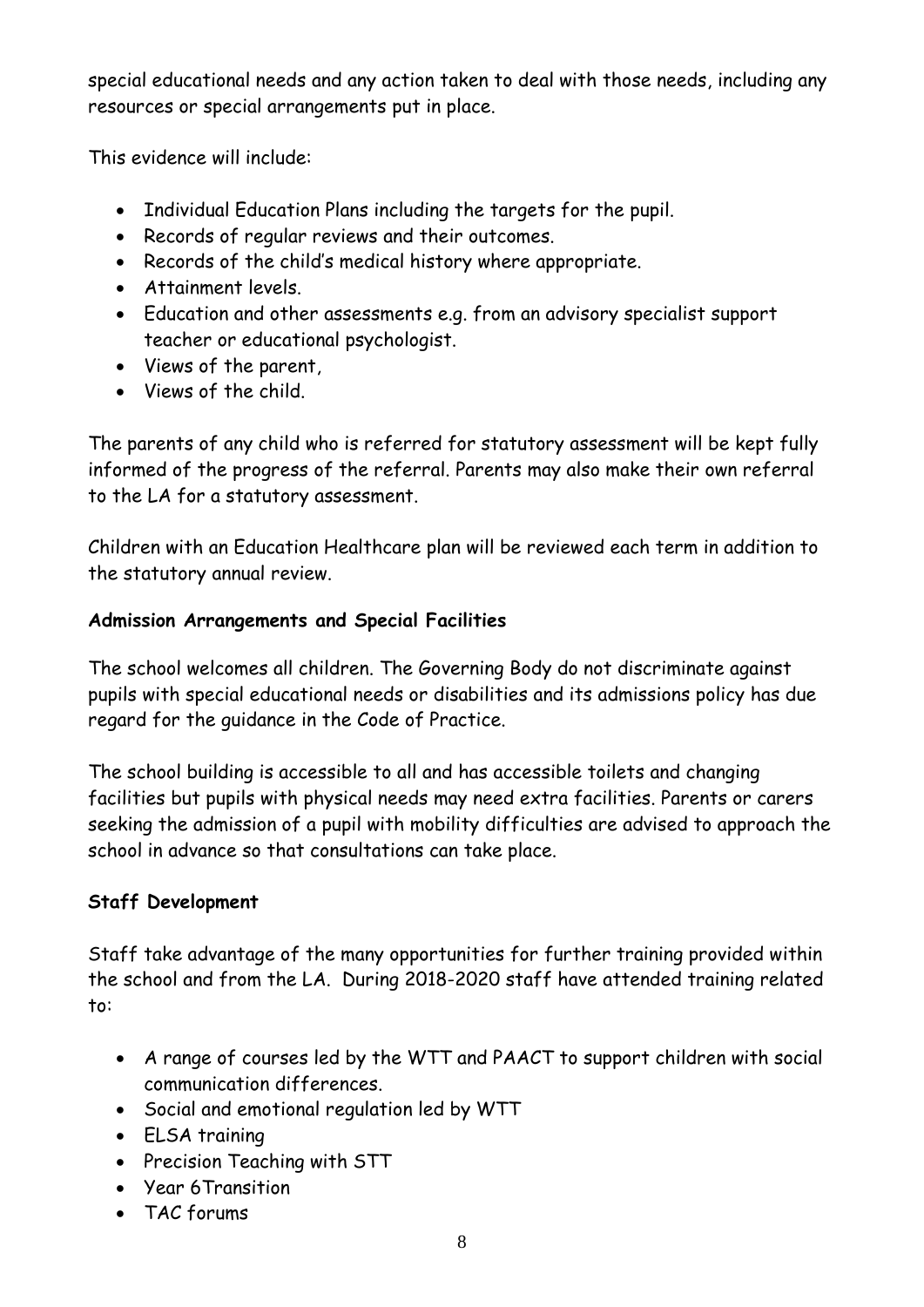- LENS Project with peer reviews and support from a Specialist SENCO Partner
- Communication Conference
- Wellbeing and mental health
- SALT

#### **Within School and Cross Phase Liaison**

The Reception teacher is in regular contact with staff at local pre-school settings and any children with special needs are monitored carefully and information shared. Consultation between the SENDCo and staff takes place during the Summer Term to ensure a smooth transition into school.

The head teacher and SENDCo share responsibility for ensuring that all staff are aware of children with special needs. Where a whole school strategy is in place for a child, all staff are made aware of their role.

As children move from class to class it is the SENDCo's and class teacher's responsibility to inform the next teacher of any children with special educational or medical needs and to ensure that all documentation is up to date. The receiving class teacher is responsible for using the documentation to inform themselves at an early stage of the needs of the children they are receiving.

At transfer to secondary school, consultation between staff takes place in the Summer Term preceding transfer. All relevant records will transfer with the child. In addition to the usual transfer arrangements, we ensure that the SENDCo from the secondary school is invited to the annual reviews of children with Education Healthcare plans in Year 6. Additional visits are arranged as part of the transition process.

#### **Complaint Procedures**

Should there be a query or complaint about SEND provision for an individual child it should be discussed first with the class teacher and/or the SENDCo, then referred to the head teacher and SEND Governor. Parents may also wish to contact the Parent Partnership Service for independent support and advice.

#### **Monitoring and evaluation**

The success of our policy is judged by the extent to which it enables our pupils with special educational needs to make the greatest progress possible. Successful individual programmes will result in some children becoming less of a concern and being removed from the SEND register.